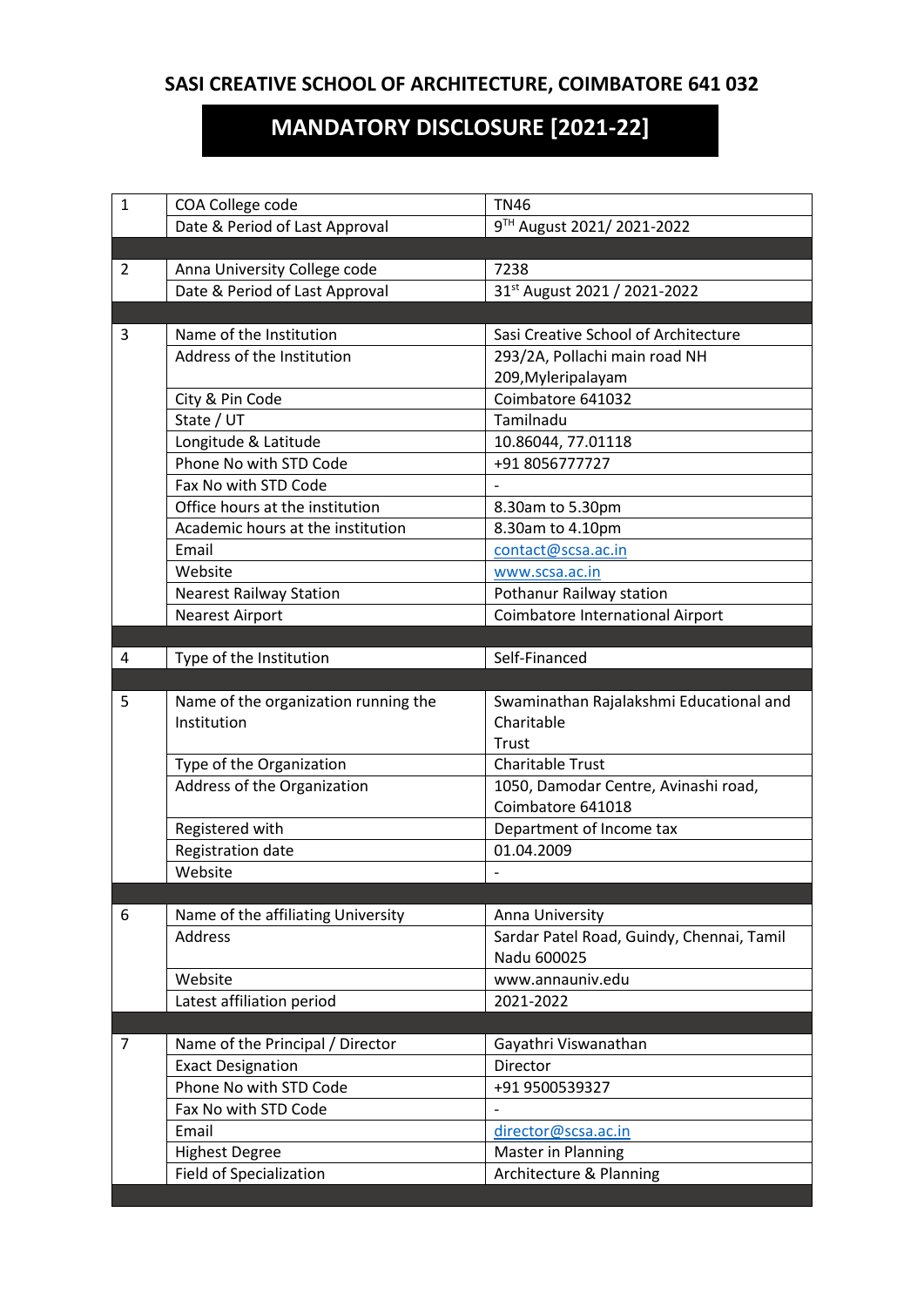#### **8. GOVERNING COUNCIL MEMBERS**

| SL.NO          | <b>NAME</b>           | PRESENT DESIGNATION           | <b>POSITION</b>    | <b>CONTACT</b> |
|----------------|-----------------------|-------------------------------|--------------------|----------------|
|                |                       | / OCCUPATION                  |                    | <b>DETAILS</b> |
| $\mathbf{1}$   | Dr.Harimohan Pillai   | Founder & Principal           | Chairman           | 9447188446     |
|                |                       | Architect, Archie-Studio      |                    |                |
| $\overline{2}$ | R.Swaminathan         | Founder Trustee, Sasi         | <b>Members</b>     | 9894677727     |
|                |                       | Creative colleges             | nominated by       |                |
| $\overline{3}$ | Rajdeepan Swaminathan | Managing Trustee &            | registered         | 9600477727     |
|                |                       | Chairman, Sasi Creative       | Society/ Trust     |                |
|                |                       | colleges                      |                    |                |
| $\overline{4}$ | Suchi Rajdeepan       | Managing Trustee, Sasi        |                    | 9894050221     |
|                |                       | Creative colleges             |                    |                |
| 5              | Balaram Singanapalli  | Professor & Director, Sasi    |                    | 9843596008     |
|                |                       | Creative Institute of         |                    |                |
|                |                       | Design                        |                    |                |
| 6              | Vijayanand R          | Principal Architect, RVA      | Expert /           | 9843234273     |
|                |                       | Architecture, Madurai         | Professional       |                |
| $\overline{7}$ | Jahnavi Ashar         | Practicing architect,         | Expert /           | 9035820732     |
|                |                       | Venkataramanan                | Professional       |                |
|                |                       | Associates, Bangalore         |                    |                |
| 8              | Gajalakshmi V         | Associate. Professor, Sasi    | Academician        | 9965502268     |
|                |                       | Creative School of            |                    |                |
|                |                       | Architecture                  |                    |                |
| 9              | Sam Charles Devanand  | Professor & HoD, Sasi         | Academician        | 9500539327     |
|                |                       | Creative School of            |                    |                |
|                |                       | Architecture                  |                    |                |
| 10             | Dr.Champa H S         | Professor & Director, SVS     | Faculty from       | 9448938574     |
|                |                       | <b>School of Architecture</b> | affiliated college |                |
| 11             | Gayathri Viswanathan  | Professor & Director, Sasi    | Member             | 9500539327     |
|                |                       | Creative School of            | secretary (ex-     |                |
|                |                       | Architecture                  | officio)           |                |

### **9. ORGANIZATIONAL CHART**



10. **Student feedback mechanism on Institutional Governance / Faculty Performance: YES**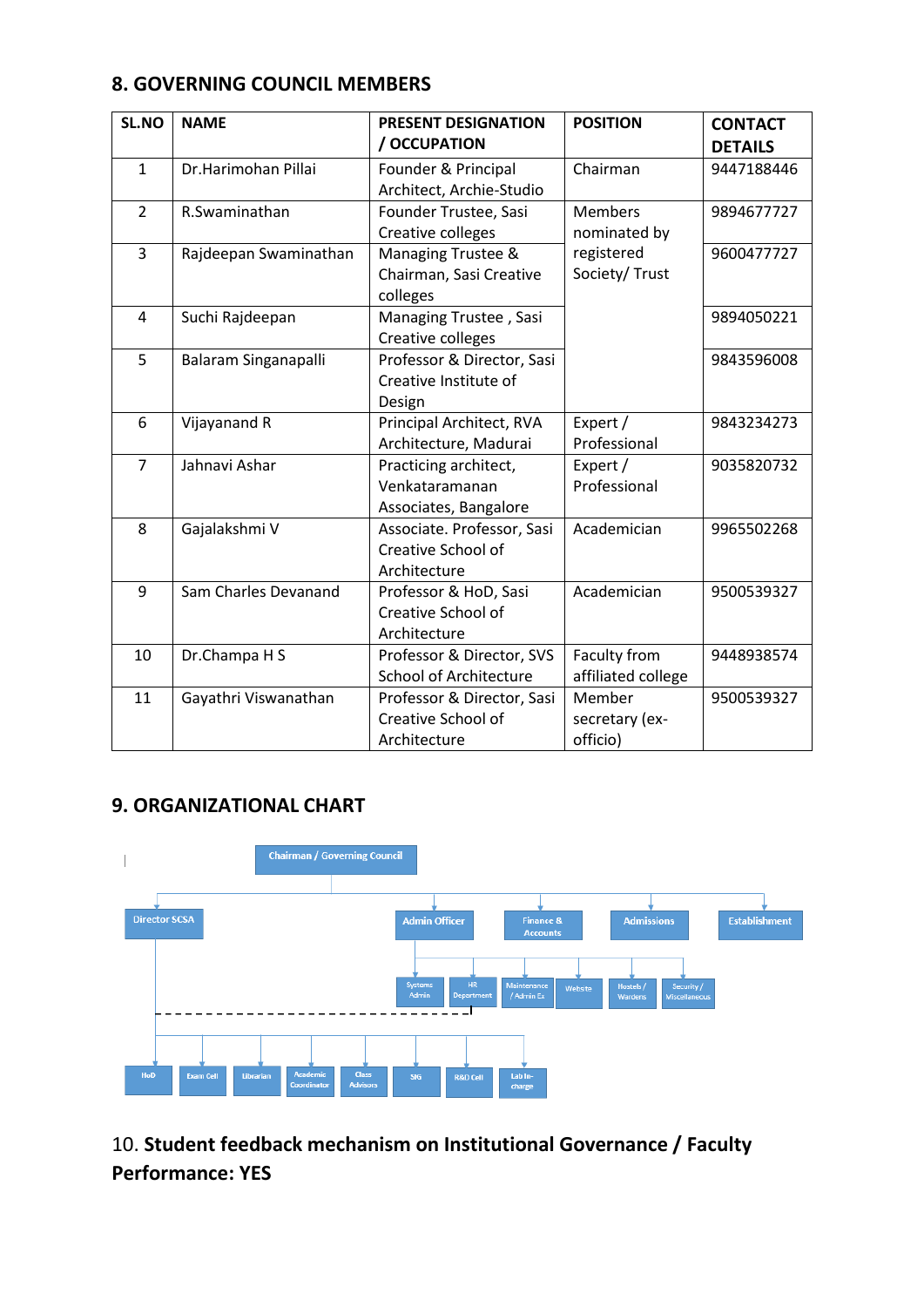## 11. **GRIEVANCE REDRESSAL MECHANISM FOR FACULTY, STAFF AND STUDENTS**

| SI <sub>no</sub> | <b>Name</b>            | Category          | Contact no. | <b>Email id</b>        |
|------------------|------------------------|-------------------|-------------|------------------------|
| 1                | Sam Charles Devanand C | In Charge         | 9500539327  | hodscsa@scsa.ac.in     |
| $\mathcal{L}$    | V Gajalakshmi          | Faculty<br>Member | 9965502268  | gajalakshmi@scsa.ac.in |
| 3                | Ms.Suchi Rajdeepan     | Member            | 9894677727  | suchi@scsb.ac.in       |
| 4                | Mr.Hananeel            | Faculty<br>Member | 9364412893  | hananeel@scsa.ac.in    |
| 5                | Niveditha KR           | Faculty<br>Member | 9916204915  | niveditha@scsa.ac.in   |
| 6                | Ms. Sharmila           | Member            | 9894658027  | sharmila@scsa.ac.in    |

#### **12. ADMISSION**

| Name of the Department             |           | Architecture                    |           |
|------------------------------------|-----------|---------------------------------|-----------|
| Course                             |           | <b>Bachelor of Architecture</b> |           |
| Level                              |           | <b>Under Graduate</b>           |           |
|                                    |           | <b>ACADEMIC YEAR</b>            |           |
|                                    | 2020-2021 | 2019-2020                       | 2018-2019 |
| Year-wise Sanctioned Intake        | 80        | 80                              | 80        |
| Year-wise Actual Admission         | 46        | 61                              | 66        |
| Cut-off Marks out of 100% [General | 76%       | 81%                             | 85%       |
| Quota]                             |           |                                 |           |

## **13. INFRASTRUCTURE INFORMATION**

| Classroom / Tutorial Facilities / Studios | <b>YES</b> |
|-------------------------------------------|------------|
| Laboratories                              | <b>YES</b> |
| <b>Computer Center Facilities</b>         | <b>YES</b> |
| <b>Library Facilities</b>                 | <b>YES</b> |
| Seminar Hall                              | <b>YES</b> |
| Cafeteria                                 | <b>YES</b> |
| <b>Indoor Sports Facilities</b>           | <b>YES</b> |
| <b>Outdoor Sports Facilities</b>          | <b>YES</b> |
| <b>Gymnasium Facilities</b>               | <b>YES</b> |
| Facilities for Specially Challenged       | <b>YES</b> |

## **14. STUDENTS' FACILITIES**

| Boys' Hostel                          | YFS        |
|---------------------------------------|------------|
| Girls' Hostel                         | <b>YES</b> |
| Medical & Other Facilities at hostels | YES        |
| Counselling / Monitoring              | YFS        |